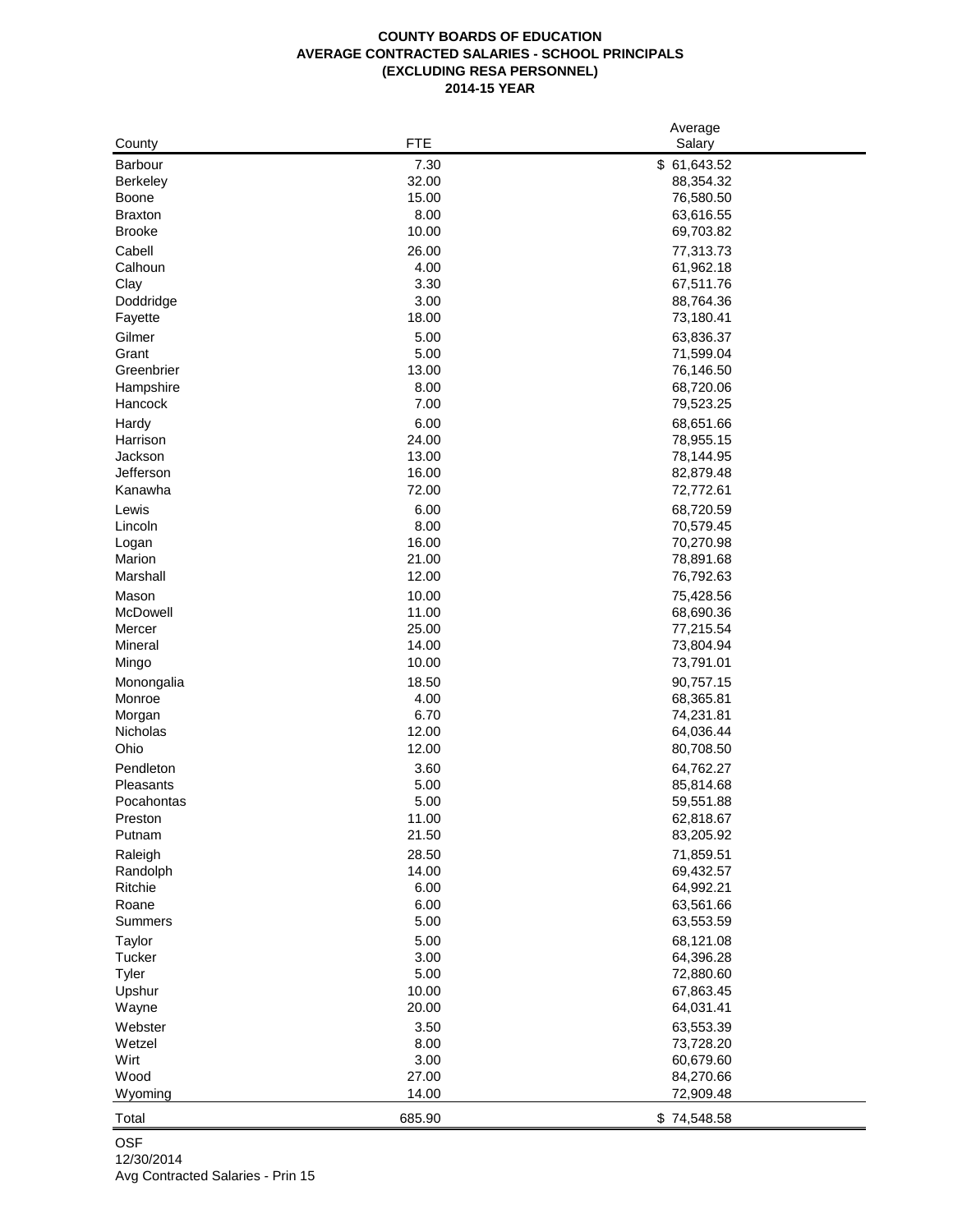## **COUNTY BOARDS OF EDUCATION AVERAGE CONTRACTED SALARIES - SCHOOL PRINCIPALS (EXCLUDING RESA PERSONNEL - ARRANGED IN DESCENDING ORDER BY AVERAGE) 2014-15 YEAR**

|                          |                |            | Average         |  |
|--------------------------|----------------|------------|-----------------|--|
| Ct.                      | County         | <b>FTE</b> | Salary          |  |
| 1.                       | Monongalia     | 18.50      | 90,757.15<br>\$ |  |
| 2.                       | Doddridge      | 3.00       | 88,764.36       |  |
| 3.                       | Berkeley       | 32.00      | 88,354.32       |  |
| 4.                       | Pleasants      | 5.00       | 85,814.68       |  |
| 5.                       | Wood           | 27.00      | 84,270.66       |  |
|                          |                |            |                 |  |
| 6.                       | Putnam         | 21.50      | 83,205.92       |  |
| 7.                       | Jefferson      | 16.00      | 82,879.48       |  |
| 8.                       | Ohio           | 12.00      | 80,708.50       |  |
| 9.                       | Hancock        | 7.00       | 79,523.25       |  |
| 10.                      | Harrison       | 24.00      | 78,955.15       |  |
| 11.                      | Marion         | 21.00      | 78,891.68       |  |
| 12.                      | Jackson        | 13.00      | 78,144.95       |  |
| 13.                      | Cabell         | 26.00      | 77,313.73       |  |
| 14.                      | Mercer         | 25.00      | 77,215.54       |  |
| 15.                      | Marshall       | 12.00      | 76,792.63       |  |
| 16.                      | Boone          | 15.00      | 76,580.50       |  |
| 17.                      | Greenbrier     | 13.00      | 76,146.50       |  |
| 18.                      | Mason          | 10.00      | 75,428.56       |  |
|                          |                | 6.70       |                 |  |
| 19.                      | Morgan         |            | 74,231.81       |  |
| 20.                      | Mineral        | 14.00      | 73,804.94       |  |
| 21.                      | Mingo          | 10.00      | 73,791.01       |  |
| 22.                      | Wetzel         | 8.00       | 73,728.20       |  |
| 23.                      | Fayette        | 18.00      | 73,180.41       |  |
| 24.                      | Wyoming        | 14.00      | 72,909.48       |  |
| 25.                      | Tyler          | 5.00       | 72,880.60       |  |
| 26.                      | Kanawha        | 72.00      | 72,772.61       |  |
| 27.                      | Raleigh        | 28.50      | 71,859.51       |  |
| 28.                      | Grant          | 5.00       | 71,599.04       |  |
| 29.                      | Lincoln        | 8.00       | 70,579.45       |  |
| 30.                      | Logan          | 16.00      | 70,270.98       |  |
| 31.                      | <b>Brooke</b>  | 10.00      |                 |  |
| 32.                      |                |            | 69,703.82       |  |
|                          | Randolph       | 14.00      | 69,432.57       |  |
| 33.                      | Lewis          | 6.00       | 68,720.59       |  |
| 34.                      | Hampshire      | 8.00       | 68,720.06       |  |
| 35.                      | McDowell       | 11.00      | 68,690.36       |  |
| 36.                      | Hardy          | 6.00       | 68,651.66       |  |
| 37.                      | Monroe         | 4.00       | 68,365.81       |  |
| 38.                      | Taylor         | 5.00       | 68,121.08       |  |
| 39.                      | Upshur         | 10.00      | 67,863.45       |  |
| 40.                      | Clay           | 3.30       | 67,511.76       |  |
| 41.                      | Ritchie        | 6.00       | 64,992.21       |  |
| 42.                      | Pendleton      | 3.60       | 64,762.27       |  |
| 43.                      | Tucker         | 3.00       | 64,396.28       |  |
| 44.                      | Nicholas       | 12.00      | 64,036.44       |  |
| 45.                      | Wayne          | 20.00      | 64,031.41       |  |
|                          |                |            |                 |  |
| 46.                      | Gilmer         | 5.00       | 63,836.37       |  |
| 47.                      | <b>Braxton</b> | 8.00       | 63,616.55       |  |
| 48.                      | Roane          | 6.00       | 63,561.66       |  |
| 49.                      | <b>Summers</b> | 5.00       | 63,553.59       |  |
| 50.                      | Webster        | 3.50       | 63,553.39       |  |
| 51.                      | Preston        | 11.00      | 62,818.67       |  |
| 52.                      | Calhoun        | 4.00       | 61,962.18       |  |
| 53.                      | Barbour        | 7.30       | 61,643.52       |  |
| 54.                      | Wirt           | 3.00       | 60,679.60       |  |
| 55.                      | Pocahontas     | 5.00       | 59,551.88       |  |
|                          |                |            |                 |  |
| $\overline{\phantom{a}}$ | Total          | 685.90     | \$74,548.58     |  |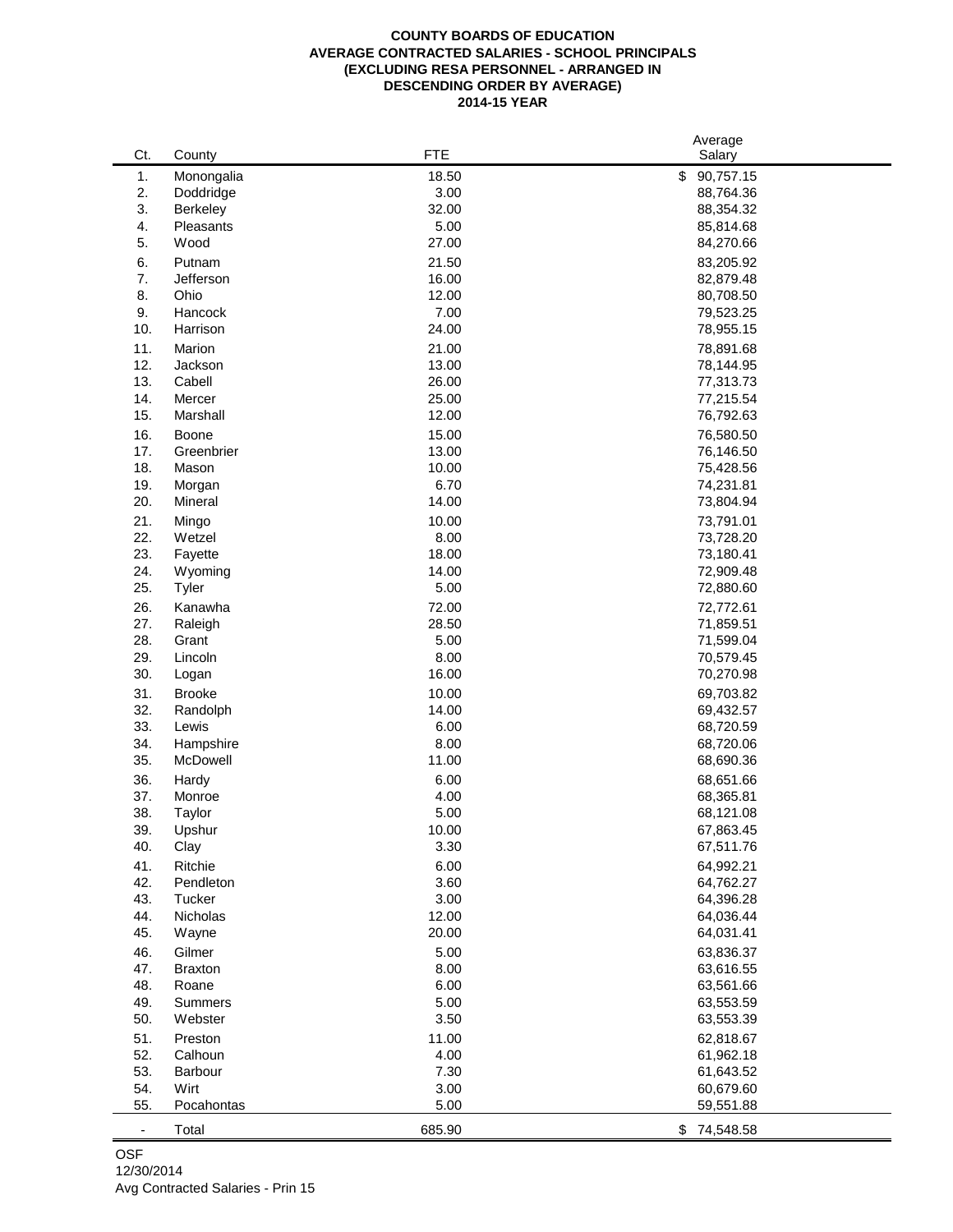## **COUNTY BOARDS OF EDUCATION AVERAGE CONTRACTED SALARIES - SCHOOL PRINCIPALS (EXCLUDES RESA PERSONNEL) 2013-14 YEAR**

|                 |                          | Elementary  |            | Middle/Junior |            | High        |  |
|-----------------|--------------------------|-------------|------------|---------------|------------|-------------|--|
| County          | <b>FTE</b>               | Avg. Salary | <b>FTE</b> | Avg. Salary   | <b>FTE</b> | Avg. Salary |  |
| Barbour         | 3.30                     | 59,462.67   | 2.00       | 60,572.94     | 1.00       | 69,197.07   |  |
| <b>Berkeley</b> | 21.00                    | 84,630.61   | 6.00       | 93,899.39     | 5.00       | 97,339.86   |  |
| Boone           | 10.00                    | 73,637.28   | 2.00       | 77,042.81     | 3.00       | 86,083.05   |  |
| <b>Braxton</b>  | 6.00                     | 61,676.26   | 1.00       | 78,314.40     | 1.00       | 60,560.40   |  |
| <b>Brooke</b>   | 7.00                     | 63,118.21   | 2.00       | 80,130.53     | 1.00       | 94,949.71   |  |
| Cabell          | 19.00                    | 74,127.77   | 4.00       | 82,545.51     | 3.00       | 90,515.74   |  |
| Calhoun         | 2.00                     | 51,516.15   |            |               | 1.00       | 74,625.00   |  |
| Clay            | 1.30                     | 62,220.31   | 1.00       | 71,388.30     | 1.00       | 70,514.10   |  |
| Doddridge       | 1.00                     | 83,012.36   | 1.00       | 89,014.05     | 1.00       | 94,266.68   |  |
| Fayette         | 10.00                    | 69,130.61   | 2.00       | 67,955.46     | 6.00       | 81,671.72   |  |
| Gilmer          | 4.00                     | 61,603.46   |            |               |            |             |  |
| Grant           | 2.00                     | 70,879.95   |            |               | 1.00       | 76,136.55   |  |
| Greenbrier      | 9.00                     | 72,681.99   | 2.00       | 82,160.08     | 2.00       | 85,723.20   |  |
| Hampshire       | 5.00                     | 63,954.99   | 2.00       | 73,707.04     | 1.00       | 82,571.49   |  |
| Hancock         | 3.00                     | 74,005.26   | 2.00       | 74,842.22     | 2.00       | 92,481.28   |  |
| Hardy           | 2.00                     | 63,497.00   | 2.00       | 70,903.20     | 2.00       | 71,554.79   |  |
| Harrison        | 13.00                    | 75,421.97   | 5.00       | 76,501.79     | 6.00       | 88,654.86   |  |
| Jackson         | 8.00                     | 74,398.84   | 2.00       | 82,387.20     | 3.00       | 85,306.43   |  |
| Jefferson       | 10.00                    | 80,144.29   | 4.00       | 81,299.70     | 2.00       | 99,715.05   |  |
| Kanawha         | 43.00                    | 69,271.62   | 13.00      | 74,954.52     | 15.00      | 80,006.43   |  |
| Lewis           | 4.00                     | 69,608.23   | 1.00       | 68,424.41     | 1.00       | 65,466.25   |  |
| Lincoln         | 3.00                     | 62,000.47   | 1.00       | 58,978.44     | 1.00       | 85,623.60   |  |
| Logan           | 10.00                    | 68,915.93   | 4.00       | 70,953.90     | 2.00       | 75,680.40   |  |
| Marion          | 8.00                     | 77,183.09   | 8.00       | 77,814.63     | 5.00       | 83,348.71   |  |
| Marshall        | 8.00                     | 72,499.51   | 2.00       | 77,486.92     | 2.00       | 93,270.81   |  |
| Mason           | 7.00                     | 73,687.28   |            |               | 3.00       | 79,491.56   |  |
| McDowell        | 6.00                     | 67,038.57   | 3.00       | 66,247.19     | 2.00       | 77,310.51   |  |
| Mercer          | 19.00                    | 72,711.07   | 2.00       | 96,269.90     | 3.00       | 87,249.90   |  |
| Mineral         | 8.00                     | 73,072.13   | 2.00       | 69,181.04     | 3.00       | 82,313.54   |  |
| Mingo           | 3.00                     | 80,637.54   | 2.00       | 63,447.43     | 2.00       | 72,242.38   |  |
| Monongalia      | 10.00                    | 88,869.78   | 4.00       | 93,326.56     | 3.50       | 94,807.39   |  |
| Monroe          | 2.00                     | 66,970.19   | 1.00       | 60,056.46     | 1.00       | 79,466.40   |  |
| Morgan          | 3.70                     | 67,236.01   | 1.00       | 95,418.99     | 1.00       | 78,815.68   |  |
| Nicholas        | 7.00                     | 63,058.14   | 2.00       | 66,150.51     | 3.00       | 64,909.77   |  |
| Ohio            | 7.00                     | 79,863.86   | 4.00       | 80,659.00     | 1.00       | 86,819.00   |  |
| Pendleton       | 2.60                     | 63,310.24   |            |               | 1.00       | 68,537.54   |  |
| Pleasants       | 2.00                     | 88,536.08   | 1.00       | 77,690.75     | 2.00       | 87,155.25   |  |
| Pocahontas      | 2.00                     | 50,503.20   | 1.00       | 63,338.00     | 1.00       | 79,352.20   |  |
| Preston         | 3.00                     | 61,354.35   | 5.00       | 60,838.34     | 1.00       | 79,464.08   |  |
| Putnam          | 13.00                    | 80,051.15   | 4.00       | 82,923.05     | 4.50       | 92,571.16   |  |
| Raleigh         | 19.00                    | 68,127.38   | 5.00       | 76,744.87     | 4.50       | 82,189.20   |  |
| Randolph        | 8.50                     | 65,263.48   | 1.00       | 82,895.76     | 3.00       | 76,770.76   |  |
| Ritchie         | 4.00                     | 57,556.95   | 1.00       | 82,128.87     | 1.00       | 77,596.61   |  |
| Roane           | 3.00                     | 66,289.65   | 2.00       | 62,631.56     | 1.00       | 57,237.90   |  |
| Summers         | 3.00                     | 64,486.21   | 1.00       | 68,994.34     | 1.00       | 55,315.00   |  |
| Taylor          | 3.00                     | 60,090.81   | 1.00       | 74,271.38     | 1.00       | 86,061.60   |  |
| Tucker          | $\overline{\phantom{a}}$ |             | 1.00       | 57,318.40     | 1.00       | 68,269.25   |  |
| Tyler           | 2.00                     | 72,732.87   | 1.25       | 72,394.62     | 1.75       | 73,396.55   |  |
| Upshur          | 7.00                     | 61,968.39   | 1.00       | 75,053.16     | 2.00       | 84,901.28   |  |
| Wayne           | 11.00                    | 60,246.88   | 5.00       | 63,614.88     | 3.00       | 76,587.20   |  |
| Webster         | 2.50                     | 66,271.60   |            |               | 1.00       | 56,757.86   |  |
| Wetzel          | 4.00                     | 77,577.80   |            |               | 4.00       | 69,878.60   |  |
| Wirt            | 1.00                     | 61,089.60   | 1.00       | 59,256.00     | 1.00       | 61,693.20   |  |
| Wood            | 19.00                    | 82,203.72   | 5.00       | 88,016.77     | 3.00       | 91,117.71   |  |
| Wyoming         | 8.00                     | 72,610.72   | 3.00       | 64,172.29     | 3.00       | 82,443.38   |  |
| Total           | 402.90                   | 71,842.76   | 129.25     | 75,897.62     | 131.25     | 81,900.49   |  |

OSF

12/30/14

Avg Contr. Salaries-Prin 15